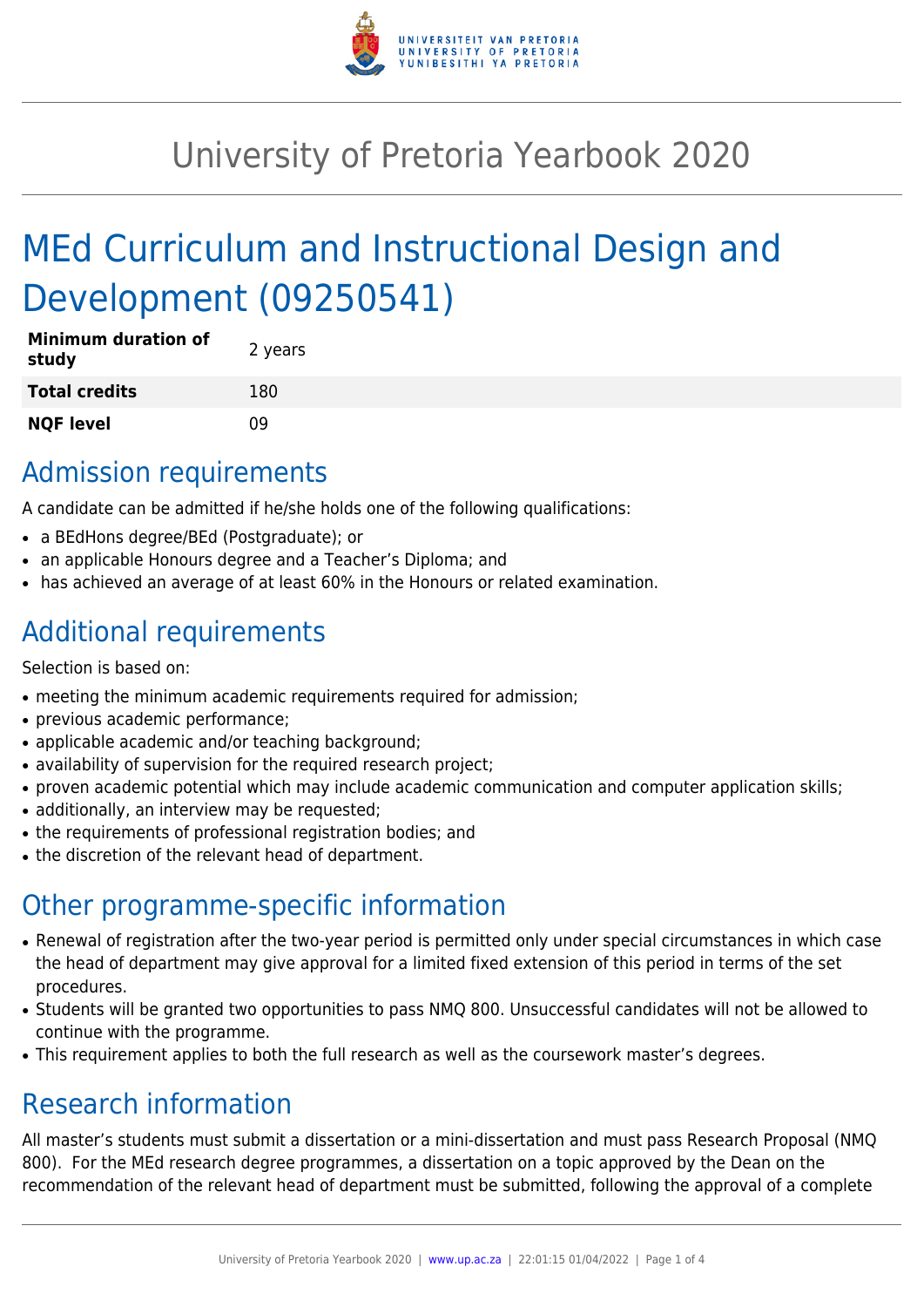

research proposal. A literature study is not acceptable.

- One publishable article based on the research that the student conducted for the dissertation or the minidissertation and approved by the supervisor, must be submitted. The article must be submitted at the offices of Student Administration before 15 February for the Autumn graduation ceremonies and before 15 July for the Spring graduation ceremonies.
- In addition to the copies referred to above, each successful student must submit a bound paper copy as well as two electronic copies of the approved mini-dissertation/dissertation to the Head: Student Administration in the format specified by the Faculty and in accordance with the minimum standards set by the Department of Library Services
- (see http://upetd.up.ac.za/authors/ publish/ standards.htm#specs), before 15 February for the Autumn graduation ceremonies and before 15 July for the Spring graduation ceremonies. Failure to meet these deadlines will result in the degree being awarded during a subsequent series of graduation ceremonies.
- All students have to submit a research proposal during the first year of registration and defend it successfully before a panel of examiners appointed by the Dean, in collaboration with the relevant head of department, Supervisor and Research Coordinator, before they can start with the research.
- Students have to apply for ethical clearance to the relevant head of department and Ethics Committee and only commence with field work once the application for ethical clearance has been approved by the Ethics Committee.
- Students have to present a progress report on the research to the supervisor annually. Continued reregistration depends on satisfactory annual progress.
- All students have to attend the research capacity building sessions on quantitative and qualitative research at master's level.

### Pass with distinction

The MEd degree is conferred with distinction on a student who obtains at least 75% in the dissertation.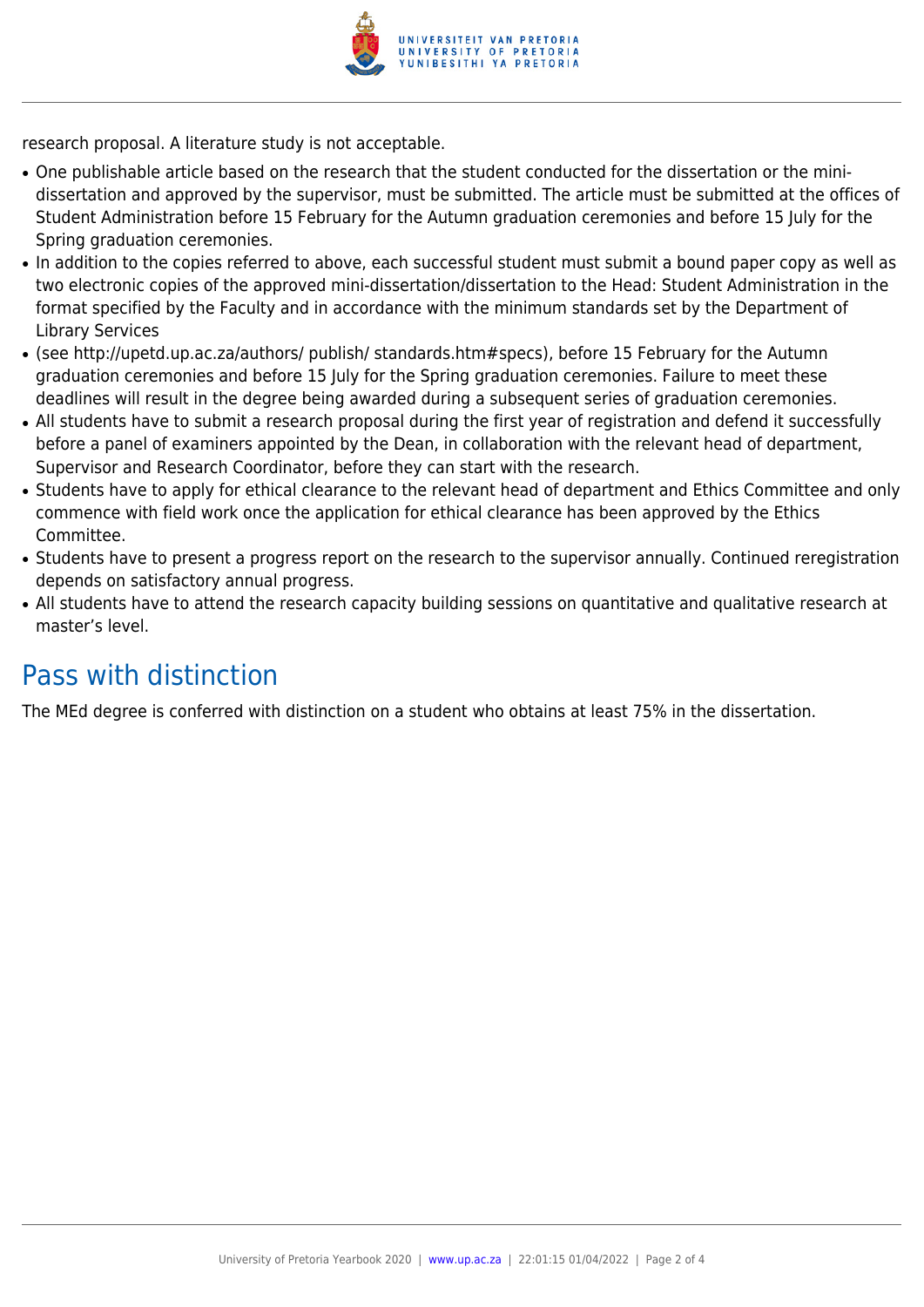

## Curriculum: Year 1

#### **Minimum credits: 180**

NMQ 801 (Research proposal) and CDV 890 (Dissertation) should be selected in the 1st year. When NMQ 801 (Research proposal) has been passed in the 1st year, only Dissertation should be selected again in the final year. Students will be granted two opportunities to pass NMQ 801 (Research proposal).

#### **Fundamental modules**

#### **Research proposal 801 (NMQ 801)**

| <b>Module credits</b>         | 0.00                           |
|-------------------------------|--------------------------------|
| Language of tuition           | Module is presented in English |
| <b>Department</b>             | <b>Humanities Education</b>    |
| <b>Period of presentation</b> | Year                           |

#### **Module content**

Development of a research proposal. Research methodology. Overview and principles of quantitative and qualitative research methodology. Data collection methods, data analysis methods, paradigm analysis and theoretical frameworks for educational studies. Global theoretical perspectives in education.

#### **Core modules**

#### **Dissertation: Curriculum and instructional design and development 890 (CDV 890)**

| <b>Module credits</b>         | 180.00                         |
|-------------------------------|--------------------------------|
| <b>Prerequisites</b>          | No prerequisites.              |
| Language of tuition           | Module is presented in English |
| <b>Department</b>             | Humanities Education           |
| <b>Period of presentation</b> | Year                           |